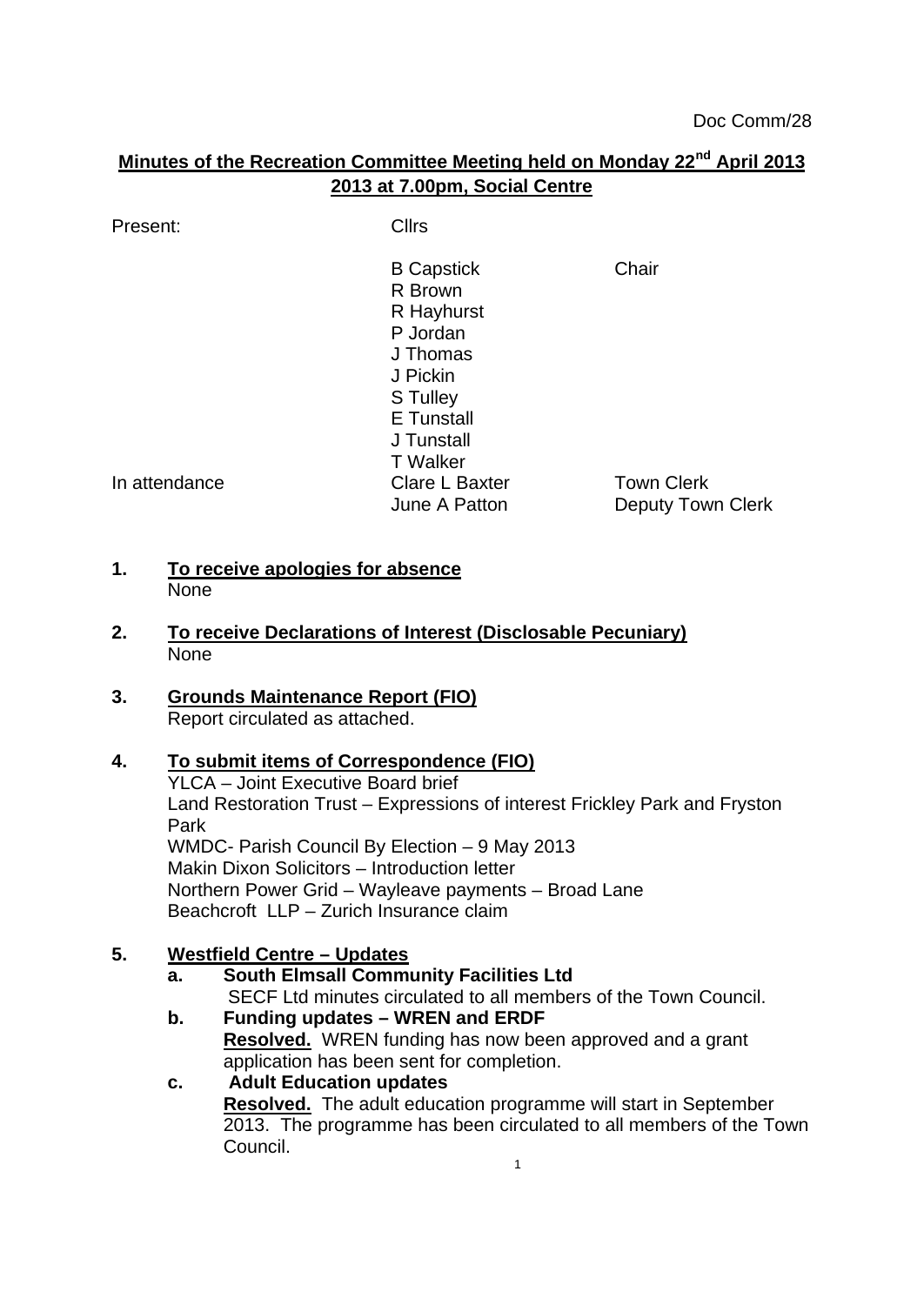### **d. Child Day Centre Updates**

Report from the meeting with WMDC representatives:

- WMDC representatives will need to conduct a site visit of the child care facility at the Westfield Centre to ensure it meets todays requirements
- Childcare is expensive to provide and whether it will be a social enterprise or a Town Council project it will probably not become sustainable until year 3
- 60% to 80% of costs will be used on staffing the facility
- A nominated person who will be in charge of the project needs to work with WMDC
- The nominated person needs to hold at least a level 3 in childcare qualification and have a minimum of 2 years of experience
- South Elmsall Town Council needs to look at funding for day centre furniture, toys, cots and outdoor equipment.
- The external garden needs to be safe and secure
- Ofsted need to be contacted and WMDC will assist the nominated person with the registration process
- Under 2 year olds One staff member to 3 children
- 2 yr to 3 yr olds One staff member to 4 children
- 3 yr to 5 yr olds One staff member to 8 children
- A minimum of 3 staff is required to cover sickness and holiday absence
- The Ofsted registration process will take 26 weeks and must be completed before opening.

#### **e. Biomass Boiler**

**Resolved.** The heads of terms were agreed as per the contract. The Town Clerk will sign on behalf of the Town Council.

#### **f. Refurbishment updates**

**Resolved.** The Town Clerk instructed a glazier to re-fix glass window panel following the break in at the Westfield Centre.

**Resolved.** The Committee was asked to consider the removal of dead leg pipe work in the Westfield Centre as part of the refurbishment. The cost will be £3,634.98 plus vat with the addition of Triton OH&P. The Committee agreed to fund the removal in keeping with the overall finish and specification.

#### **g. Community Café**

**Resolved.** Directors of SECF Ltd will be meeting with interested parties who are keen to run the Community Café within the next few weeks.

#### **6. Westfield Allotments**

#### **a. Updates from meeting with WMDC, Land Trust and Diocese**

**Resolved.** The Diocese is looking at terminating the lease agreement with SETC at the end of its term in April 2015.

The diocese is holding meetings with WMDC with a view to the allotment land being considered for future development. Item deferred to the next meeting for further consideration.